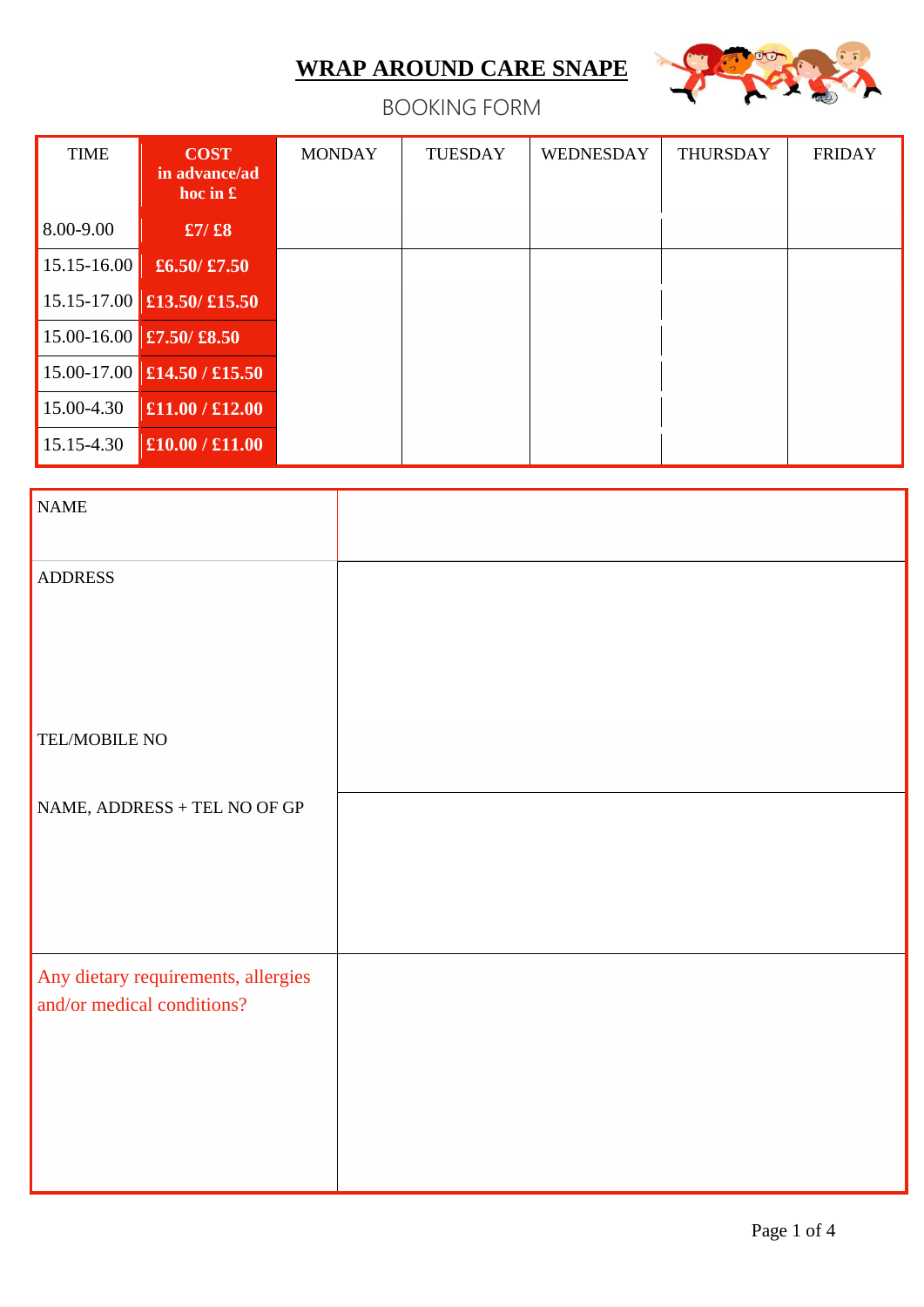## **Emergency Contact Details** (please print)

**Full Name (including Title):**

**Date of Birth: Relationship to child: Address if different from child:**

**Daytime contact number: Mobile:**

**E-mail address:**

**Full Name (including Title):**

**Date of Birth: Relationship to child: Address if different from child:**

**Daytime contact number: Mobile:**

**E-mail address:**

Date to commence: Date to end: or **tick box** until further notice:

Please **tick the box** to confirm that you have read and understood the term and conditions overleaf

PRINT NAME: SIGNED: DATE: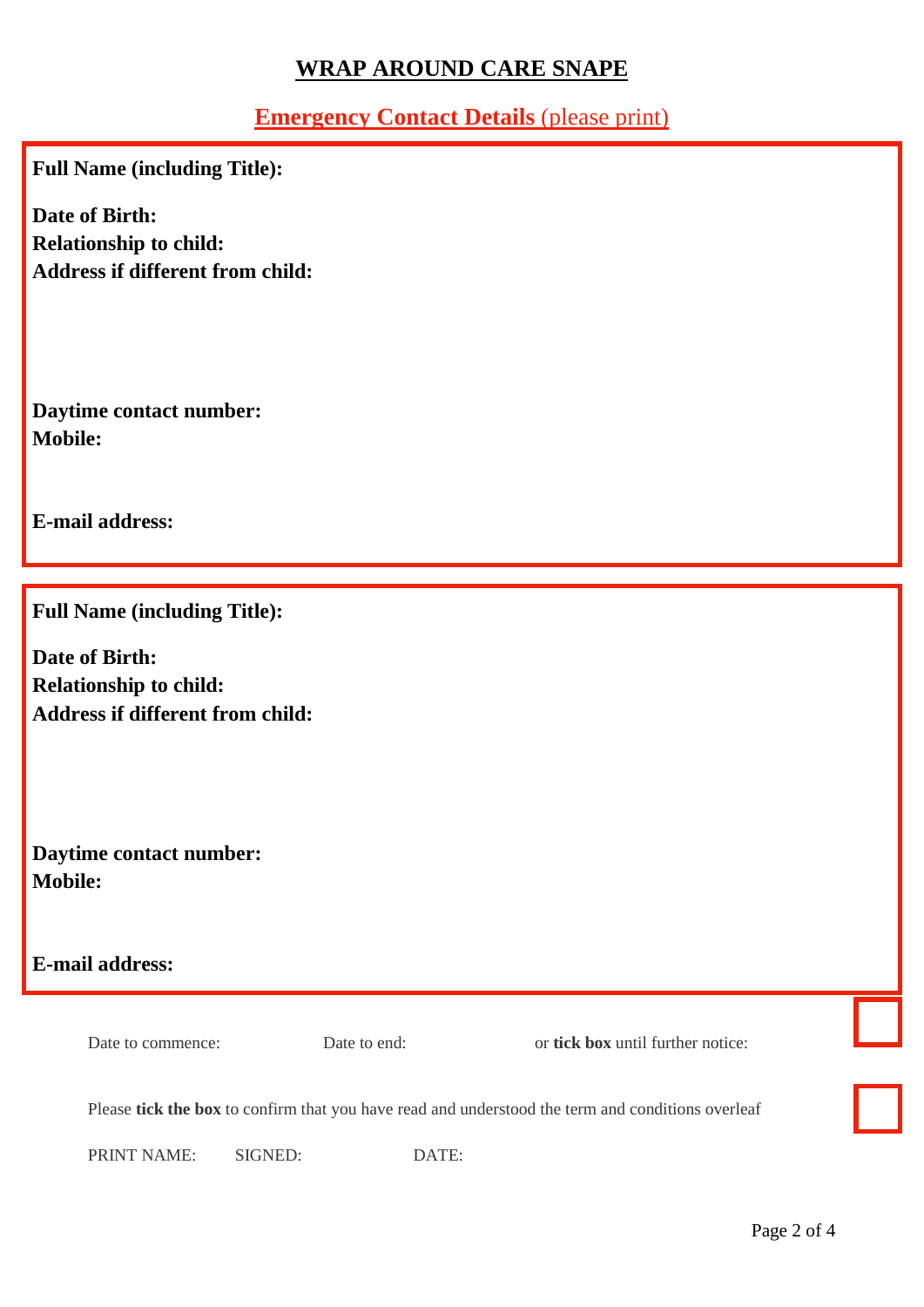#### TERMS AND CONDITIONS

#### Operating Days and Times

• Snape Wrap Around care operates from 8.00am to 9.00am and then 3.00pm to 5.00pm during term time (with the exception of bank holidays). Except Fridays where we finish at 4.00. It will run when bookings are confirmed.

#### Fees

- Fees are reviewed annually on 1st January.
- Fees are calculated on the number of sessions booked during the month.

#### Absences

- Please telephone or e-mail the school office if your child will not be attending a booked session.
- It is the responsibility of the parent to advise school staff if their child will be taking part in any extracurricular activity that will affect their time at Snape Wrap Around. This includes school trips and after school clubs. Failure to inform the school staff of these activities may result in you being charged for after school sessions your child has not attended.
- Full fees are applicable for any absences (including sickness and holidays)

#### Advance Booking

• Advance booking is defined as booking a term or half term in advance. To qualify for the advance booking rate, you must have made your booking by the end of the first week of term.

#### Ad Hoc Booking

• There are usually a small number of spaces available to book at short notice. These places are charged at a higher rate and can be made by talking to the School Office. If you select this booking method please bear in mind that while we will do everything we can to accommodate your short notice request, we cannot guarantee a space. If a booking is made on the day then payment must be made when booking, or on collection of the child/ren.

#### Breakfast / Late afternoon snack

• A light Breakfast consisting of cereal or toast will be available between 8:00 and 9.00 and a light afternoon snack will be available for the after school club.

#### Collection

You must provide us with the names and contact details of any adults authorised to collect your child/ren. If a situation arises in which your child/ren have to be collected by an adult who is not on your authorised adult list, a password system will operate.